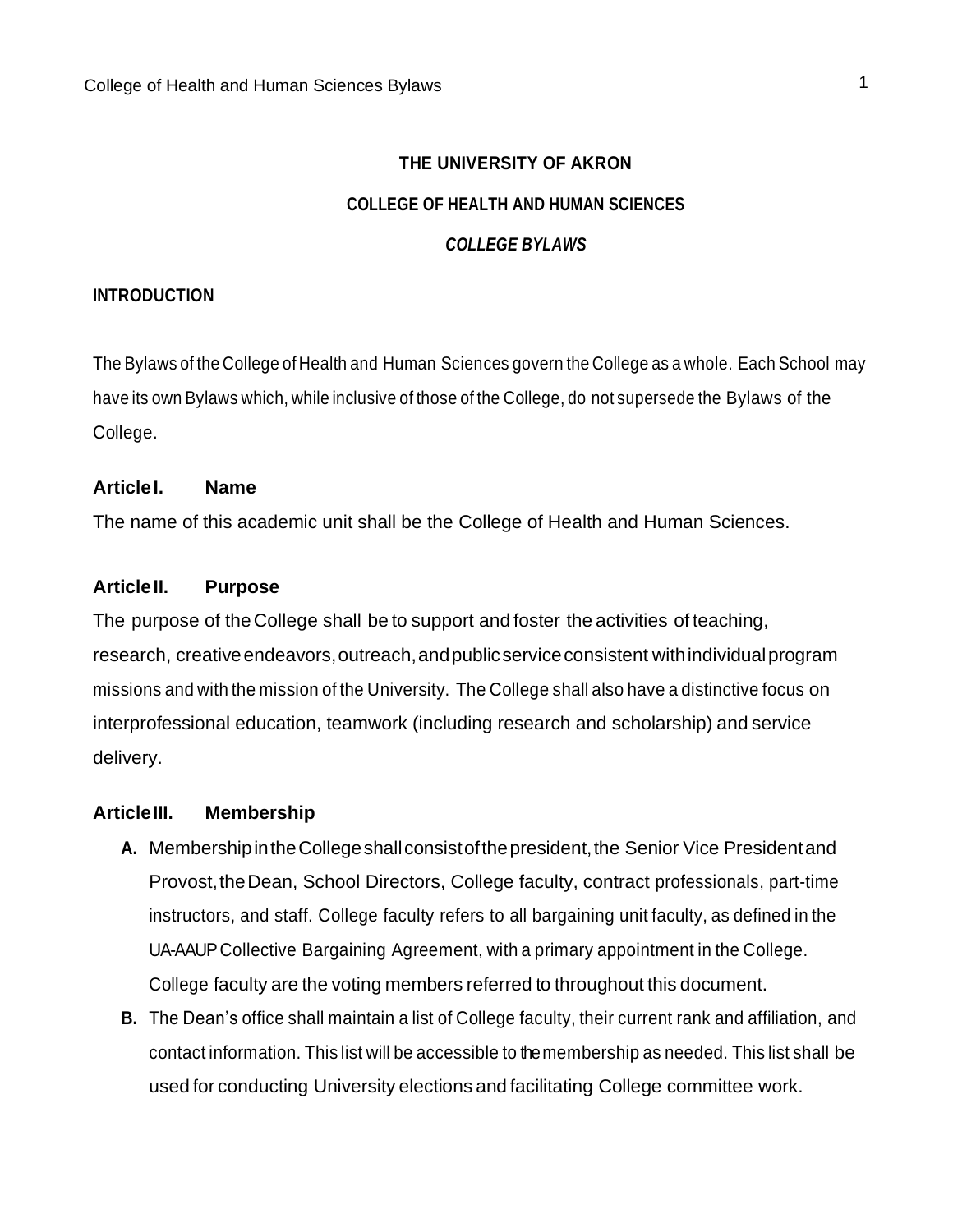#### **Article IV. Officers and OfficialMeetings**

#### **Officers**

- **A.** The Dean is the chief executive officer of the College and shall preside at allmeetings of the College faculty. The Dean's office shall be responsible for recording and filing the minutes of College meetings, and for circulating copies to all members of the College.
- **B.** When unable to attend a College meeting, the Dean may appoint another member of the College topreside.

#### **Meetings**

- **A.** At least one regular meeting of the College shall be called by the Dean each Fall and Spring semester.
- **B.** Special meetings of the College may be called by the Dean, by the Senior Vice President andProvost,orbythePresident. Special meetings of the College mayalsobeordered bymajorityvoteoftheCollegefaculty. In addition, the Dean shall call special meetings of the College upon request by the majorityofacollectivevote,one from each School withintheCollege; each School in the College will have one collective vote as an expression of its voting School membership. The Dean shall notify each member of the College in writing at the beginningofeachsemester(atleastthreeinstructional dayspriortoeachspecial meeting) specifying the time, the place, and the agenda of the meeting(s).
- **C.** A quorum shall consist of at least 20% of the College faculty. Unlessthequestionofa quorumisraisedatameeting,theactions taken at a meeting shall be valid, provided the agenda shall have been clearly set forth in the notice ofthe meeting sent to the College faculty. If a quorum is called and found lacking, no action items on the meeting agenda may be finalized.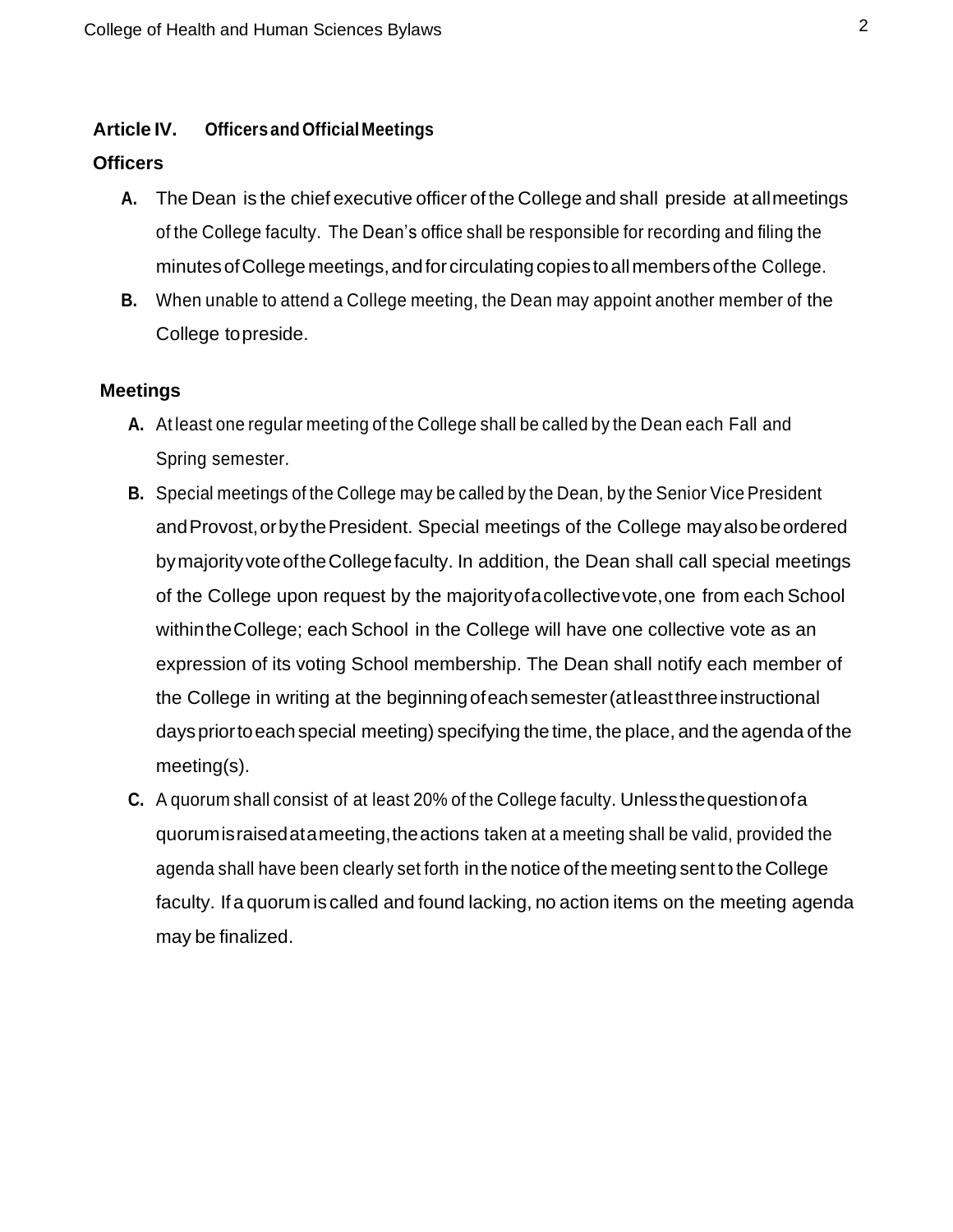- **D.** The Deanshall determine the agenda for regular meetings. Recommendedagenda itemsshouldbesubmittedtotheDeantwodayspriortocirculationoftheagendafora regularmeeting. Theagendaatspecialmeetingsshallbelimitedtothepurposefor which the meeting is called as specified in the motion or petition for a meeting.
- **E.** The Dean shall preside over meetings, unless the Dean specifies another member or administrator to substitute in the Dean's absence.
- **F.** The recommended order of business ofregular meetings shall be as follows:
	- 1. Call to Order
	- 2. Confirmation of quorum, if requested
	- 3. Approval of agenda
	- 4. Adoption of the minutes of the previous meeting
	- 5. Reports of the Standing Committees
	- 6. Reports of the Special Committees
	- 7. Consideration of unfinishedbusiness
	- 8. Consideration of newbusiness
	- 9. Announcements
	- 10. Adjournment

## **ArticleV. Standing CollegeCommittees**

**A.** Standing committees of the College are constituted by a representative who is a College faculty or full-time contract professional, as outlined below. Committee membership is selected from each School in the College. College standing committees shall include:

# **1. College Curriculum Committee**

- **a. Membership**.
	- **I. CommitteeComposition**:This committee iscomposed ofoneCollege faculty from each School and an Associate Dean, as *ex-officio* member.
	- **II. Eligibility**:AllCollegefacultywithatleastthreeyearsofteaching experience at the University of Akron are eligible for this committee.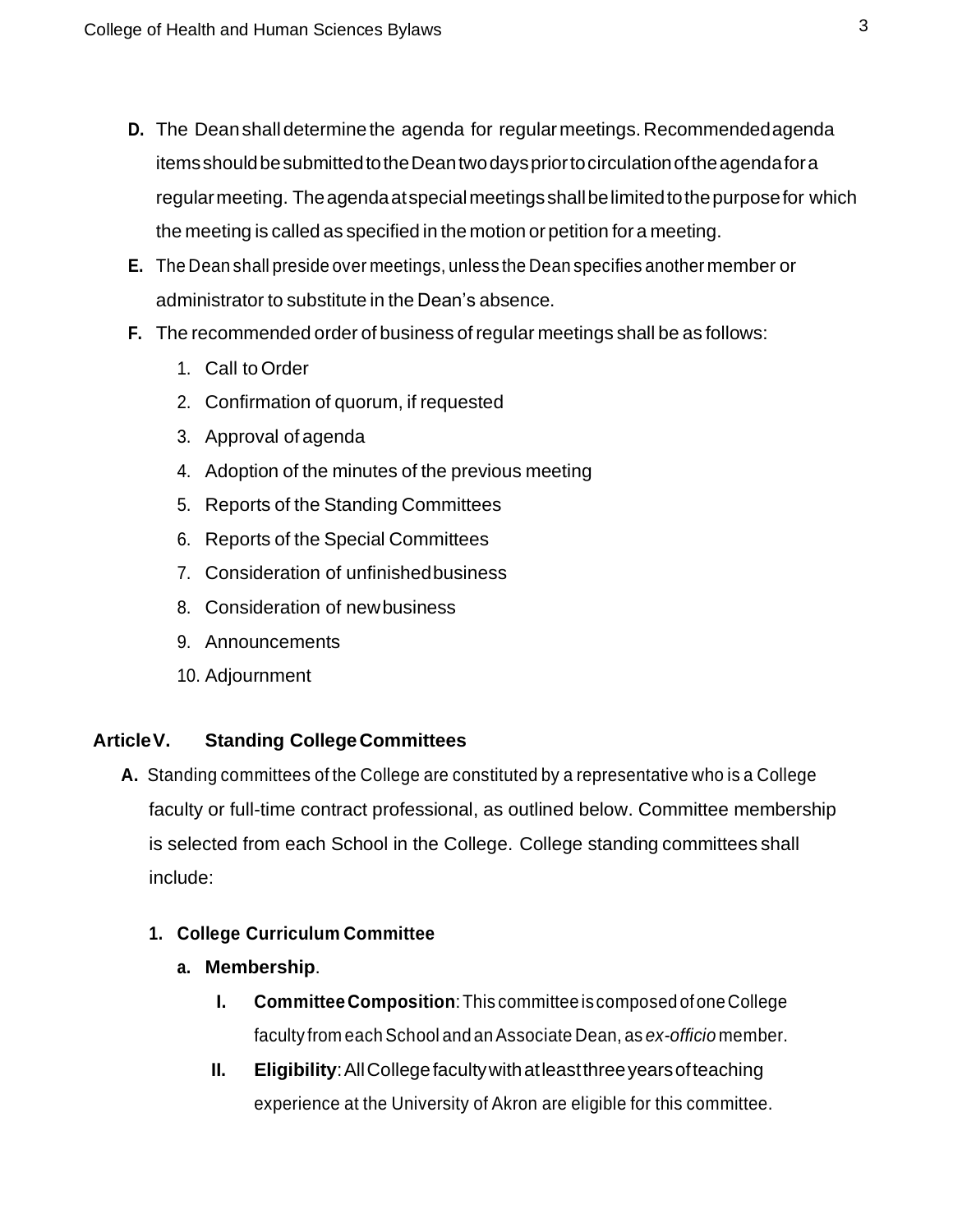- **III.** Member Selection Process: Members of this committee are selected by their School bargaining unit faculty. A College-wide vote will be implemented as needed.
- **IV. Term:**Membersareelectedfor three-year staggered termsandmay succeedthemselves. Chair serves two-year terms.
- **b. Duties**. The curriculum committee reviews proposals for content/quality, accuracy, potential conflicts and consistency. The Committee may work with the originators of the proposal to prepare the proposal or resolve issues after review of the proposal, which can be resubmitted at any time.

# **2. College Faculty Advisory Committee to the Dean**

- **a. Membership.**
	- **I. Committee Composition**: This committee is composed of one College faculty from each School.
	- **II. Eligibility**: All College faculty are eligible for this committee.
	- **III.** Member Selection Process: Members of this committee are selected by their School bargaining unit faculty. A College-wide vote will be implemented as needed.
	- **IV. Term:** Members are elected for three-year staggered terms. Members may succeedthemselves. Chair serves two-year terms.
- **b. Duties**. ThiscommitteeservesinanadvisorycapacitytotheDean,including developingavisionfortheCollege,strategicplanning,andattendingtoother issues affecting the operation and development of the College and its members.

# **3. College Bylaws Review Committee**

- **a. Membership**.
	- **I. Committee Composition**: This committee is composed of one representative from each School and anAssociate Dean, as *ex-officio* member.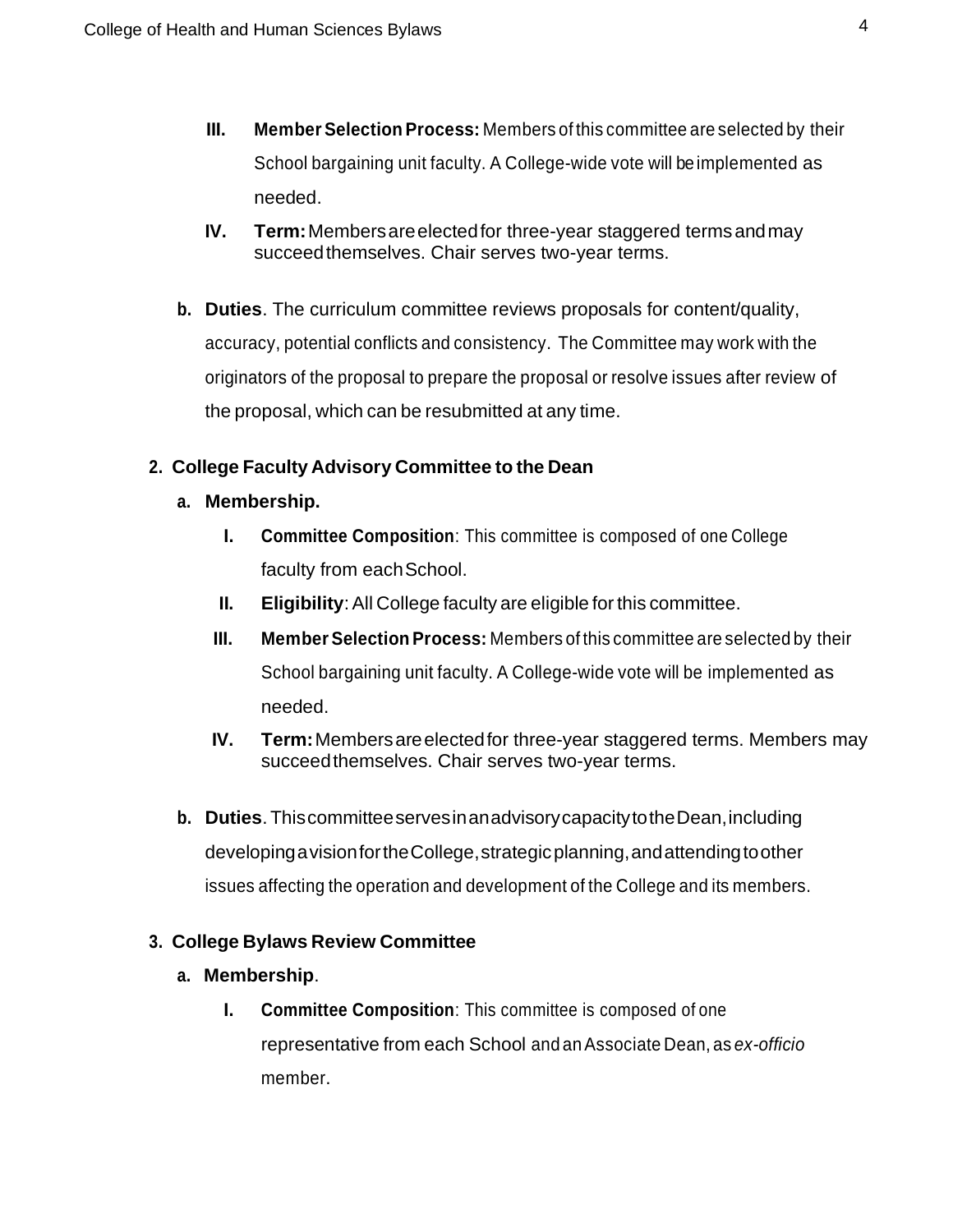- **II. Eligibility:** All College faculty and full-time contract professionals are eligible for this committee.
- **III.** Member Selection Process: Members of this committee are selected by their School bargaining unit faculty and full-time contract professionals. A Collegewide vote will be implemented as needed.
- **IV. Term:** Members are elected for three-year staggered terms Members may succeed themselves. Chair serves two-year terms.
- **b. Duties.** This committee is charged with reviewing and recommending changes to the College Bylaws. This committee is also charged with compiling nominations and conducting elections for University committees.

# **c. Bylaws Amendment Process**

- **I.** Amember of the college or a School may submit proposed amendments to these Bylaws in writing to the Bylaws Committee. The committeemusthaveat leastonecalendarmonthtomeetandreviewany proposed changes prior to a College-wide vote.
- **II.** The Bylaws Committee will deliberate on proposed amendments and ascertainwhen to present proposedchanges (ifany) to theCollege, according to the Bylaws' designation.
- **III.** The Bylaws Committee shall present the proposed change(s) to the College membershipelectronicallyorduringaregularfacultymeeting.A minimum of one calendar week must begiven forreview priorto a vote.
- **IV.** The vote on Bylaws revisions will occur at a regular College faculty meeting or through electronic voting.
- **V.** RatificationofproposedamendmentstotheBylawswillbethrougha quorumwithintheCollege. Thereferendumshallbethe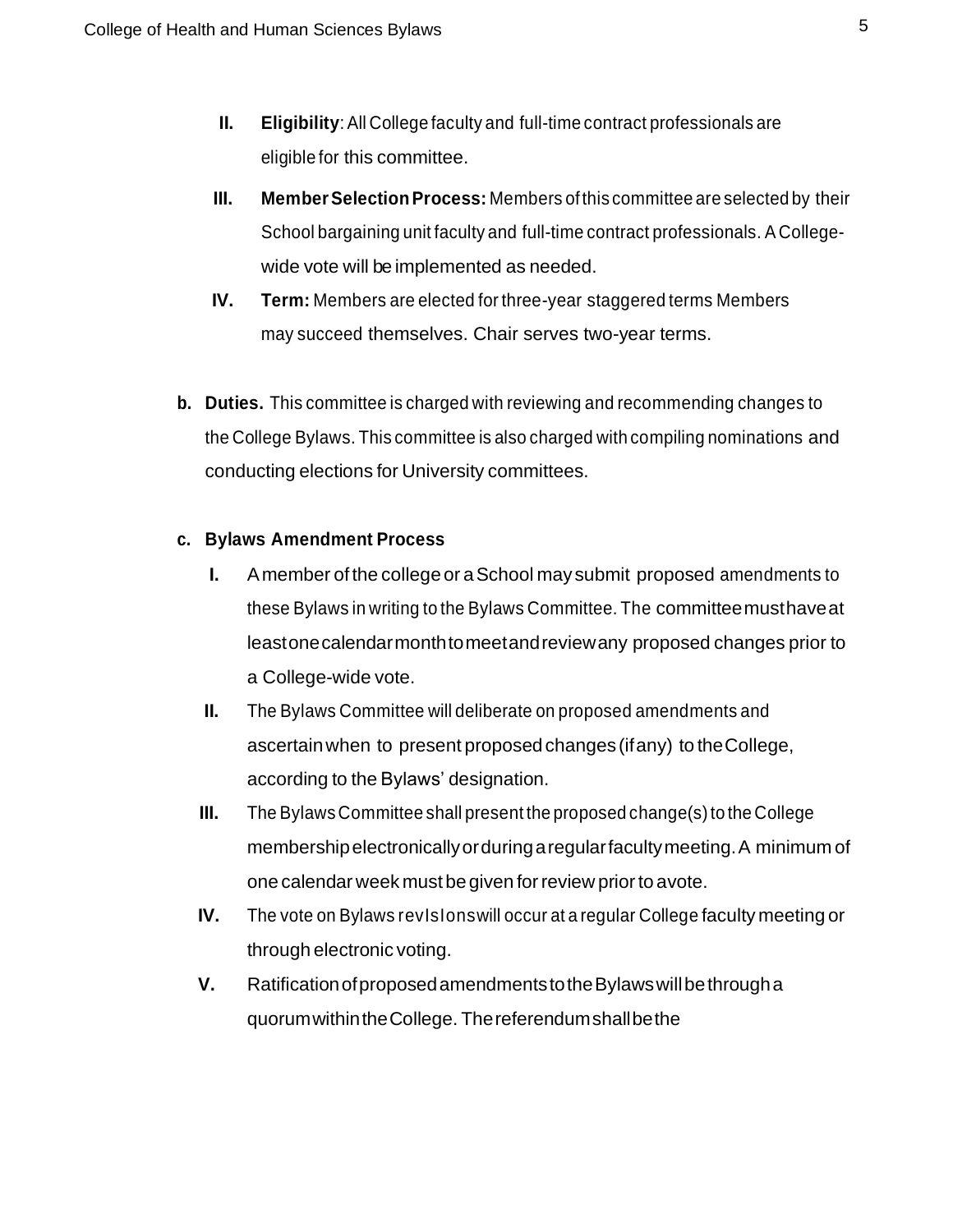responsibilityoftheBylawsCommittee. Theresultsofthereferendum shall be presented for information purposes by the Bylaws Committee at a subsequent College faculty meeting and by email to all College faculty.

## **4. Reappointment, Tenure, andPromotion (RTP) Committee**

- **a. Membership.**
	- **I. Committee Composition**: This committee is composed of one College faculty representative from each School.
	- **II. Eligibility**: Tenured College faculty holding the rank of associate professor, professor, or distinguished professor.
	- **III.** Member Selection Process: Members of this committee are selected by their School bargaining unit faculty. A College-wide vote will be implemented as needed.
	- **IV. Term:** Members are elected for three-year staggered terms. Members may succeed themselves. Chair serves two-year terms.
- **b. Duties.** Members shall consider all cases of tenure and promotion as reviewed and approved by the Schools. Procedures and criteria guiding the committee's work shallbeinaccordance with the CBA. A committeemember from the School of a candidate under consideration shall recuse themselves and not participate in the discussion of or vote on that candidate.
- **c. Quorum**: A minimum of five committee members is required and shall constitute a quorum for voting purposes.
	- **I.** Intheeventaquorumcannotbemet withintheCollegethe Committee will temporarily appoint an eligible tenuredprofessorordistinguishedprofessor from outside the Collegetoserveonthecommittee.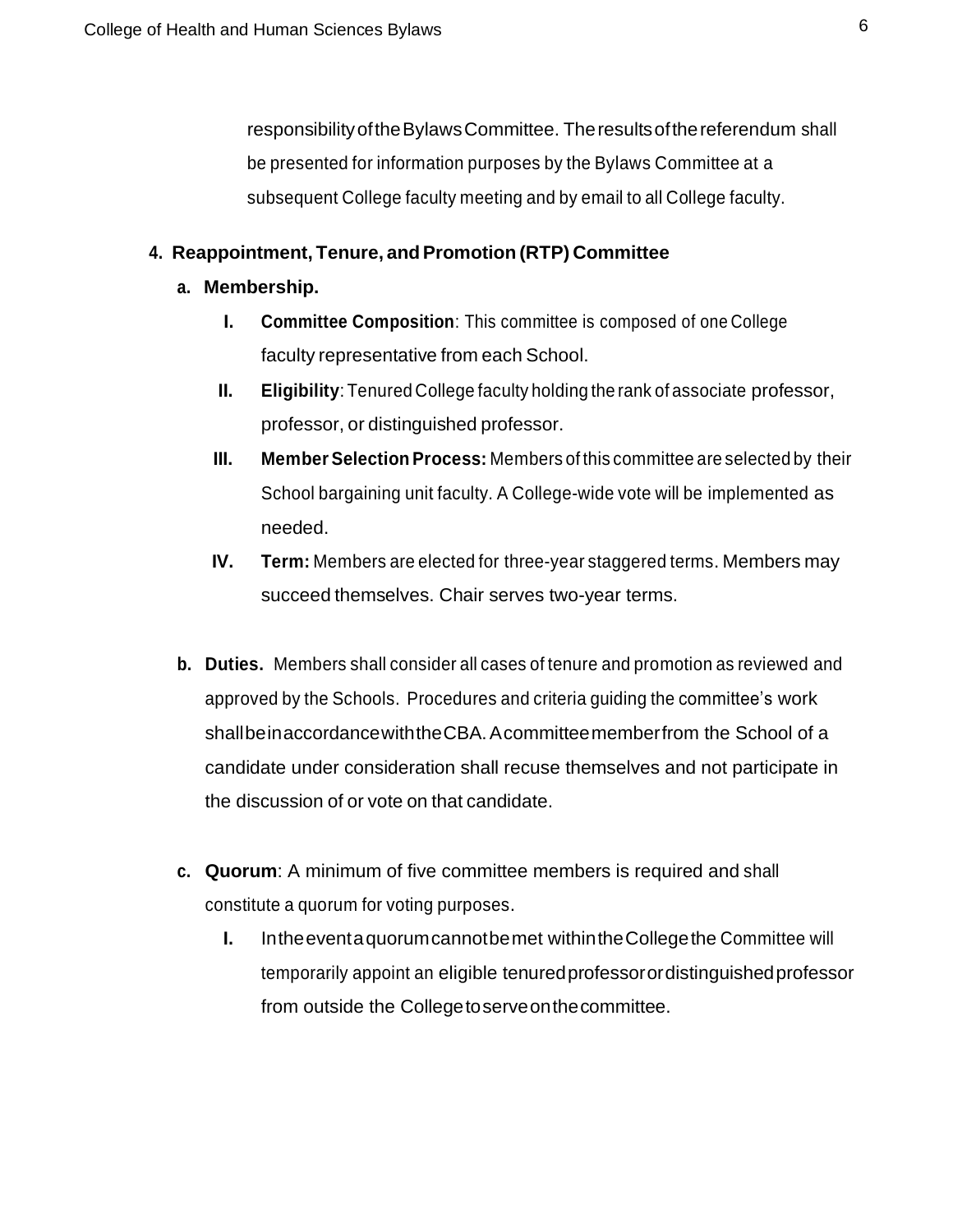## **5. College DiversityCommittee**

## **a. Membership.**

- **I. Committee Composition**: This committee is composed of one representative from each School and a Dean's office designee, as *ex-officio* member.
- II. **Eligibility**:All College faculty and full-time contract professionals are eligible for this committee.
- **III. Member Selection Process:** Members of this committee are selected by their School bargaining unit faculty and contract professionals. A College-wide vote will be implemented as needed.
- **IV. Term:** Members are elected for three-year terms. Members may succeed themselves. Chair serves two-year terms.
- **b. Duties.** The committee will develop, manage, and facilitate plans which will further the College's diversity mission**.**

## **6. College Interprofessional Education Committee**

## **a. Membership.**

- **I. Committee Composition**: This committee is composed of one representative from each School and a Dean's office designee, as *ex-officio* member.
- **II. Eligibility**: All College faculty and full-time contract professionals are eligible for this committee.
- **III.** Member Selection Process: Members of this committee are selected by their School bargaining unit faculty and contract professionals. A College-wide vote will be implemented as needed.
- **IV. Term:** Members are elected for three-year terms. Members may succeed themselves. Chair serves two-year terms.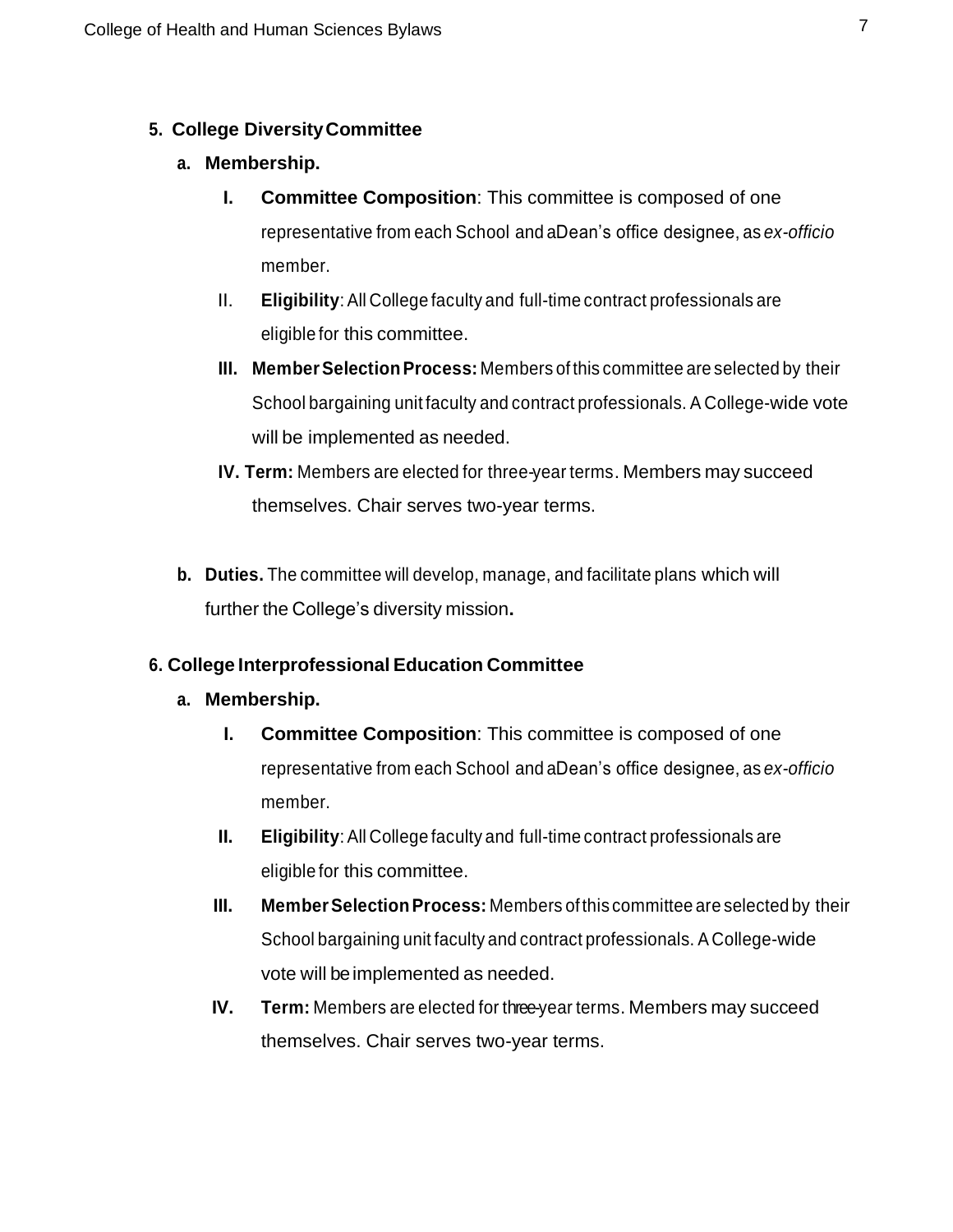**b. Duties.** The committee will develop, manage, and facilitate plans whichwill furthertheCollege's interprofessional educationmission**.**

#### **7. College RecruitmentCommittee**

#### **a. Membership.**

- **I. Committee Composition**: This committee is composed of one representative from each School, an Associate Dean, and the Student Success Center Director (or representative) as the *ex-officio* members.
- **II. Eligibility**: All College faculty and full-time contract professionals are eligible for this committee.
- **III.** Member Selection Process: Members of this committee are selected by their School bargaining unit faculty and contract professionals. A College-wide vote will be implemented as needed.
- **IV. Term:** Members are elected for three-year terms. Members may succeed themselves. Chair serves two-year terms.
- **b. Duties.** The committee will coordinate faculty participation in UA recruitment, retention, and enrollment activities and related initiatives. The committee will also develop, manage, and facilitate additional concrete College-wide recruitment initiatives.

#### **8. College** *Ad Hoc* **Committees**

TheDeanmay,fromtimetotime,appoint*adhoc*committeesformattersnotfalling within the purview of the standing committees with notification to the College facultyofthe formationofan*adhoc* committee. *Adhoc*committees serveunder the direction oftheDean. Volunteersshallberecruitedformembershipson*adhoc*  committees from all eligibleCollege faculty. In the event of an insufficientnumber ofvolunteers,theDean mayappoint*adhoc*committeemembers.*Adhoc*committees shallbelimitedto a one academic year induration.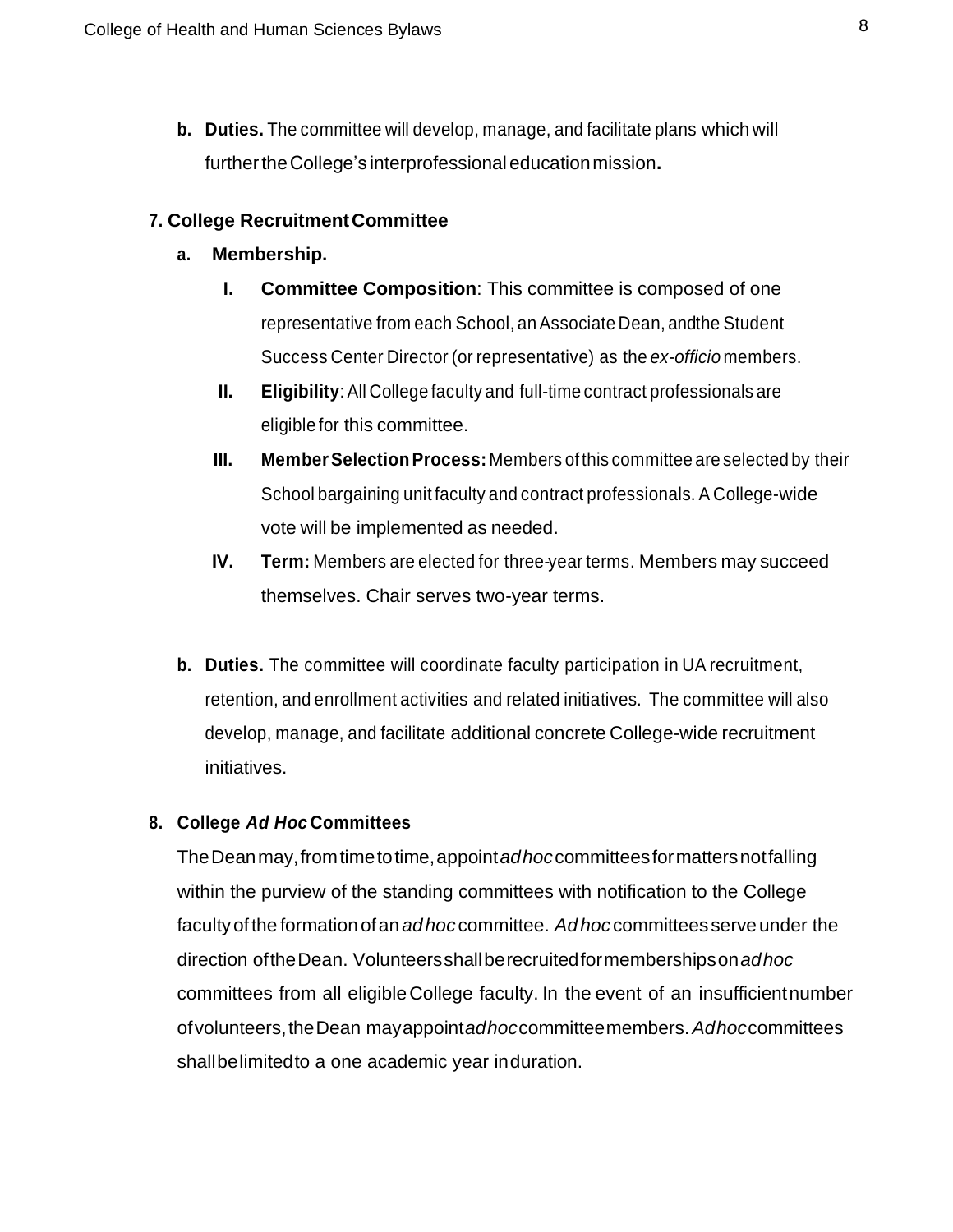## **9. Committee Management**

**a. ChairSelection.** Each Collegecommitteewillelect their own chair at the last meetingofSpring semesterforthefollowingacademicyear,oratthe firstmeeting during Fall semester. Uponelection,thenameoftheelectedchair will be immediately forwarded to the Dean's office.

# **Article VI. Elections**

## **A. Elected University CommitteePositions**

- **1.** The College shall elect from its College faculty representatives for the following University bodies, as needed:
	- **a.** Faculty Senate
	- **b.** Faculty Rights and Responsibilities Committee
	- **c.** Faculty Advisory Committee to the President
	- **d.** Faculty Advisory Committee to the Provost
	- **e.** University Tenure and Promotion Committee
	- **f.** University RTP AppealsCommittee
	- **g.** Other committees as requested due to College vacancies
- **2.** Elections to University bodies shall be governed by the following provisions:
	- **a.** Candidatesshallmeetanyandallstatedmembershiprequirements.
	- **b.** The same School shall not succeed itself in the same position through membership on any of the bodies named above.

# **B. University Committee Nominating Procedures**

- **1.** During Spring semestertheDean's officeshallcirculatealistofCollegefaculty whoareeligibleto serve.
- **2.** Nominations for each office shall be made by submitting an electronic submission to the Bylaws Committee. A nomination shall include:
	- **a.** The name of the person nominated
	- **b.** A designation of eligibility for the office
	- **c.** The university body the person is being nominated for